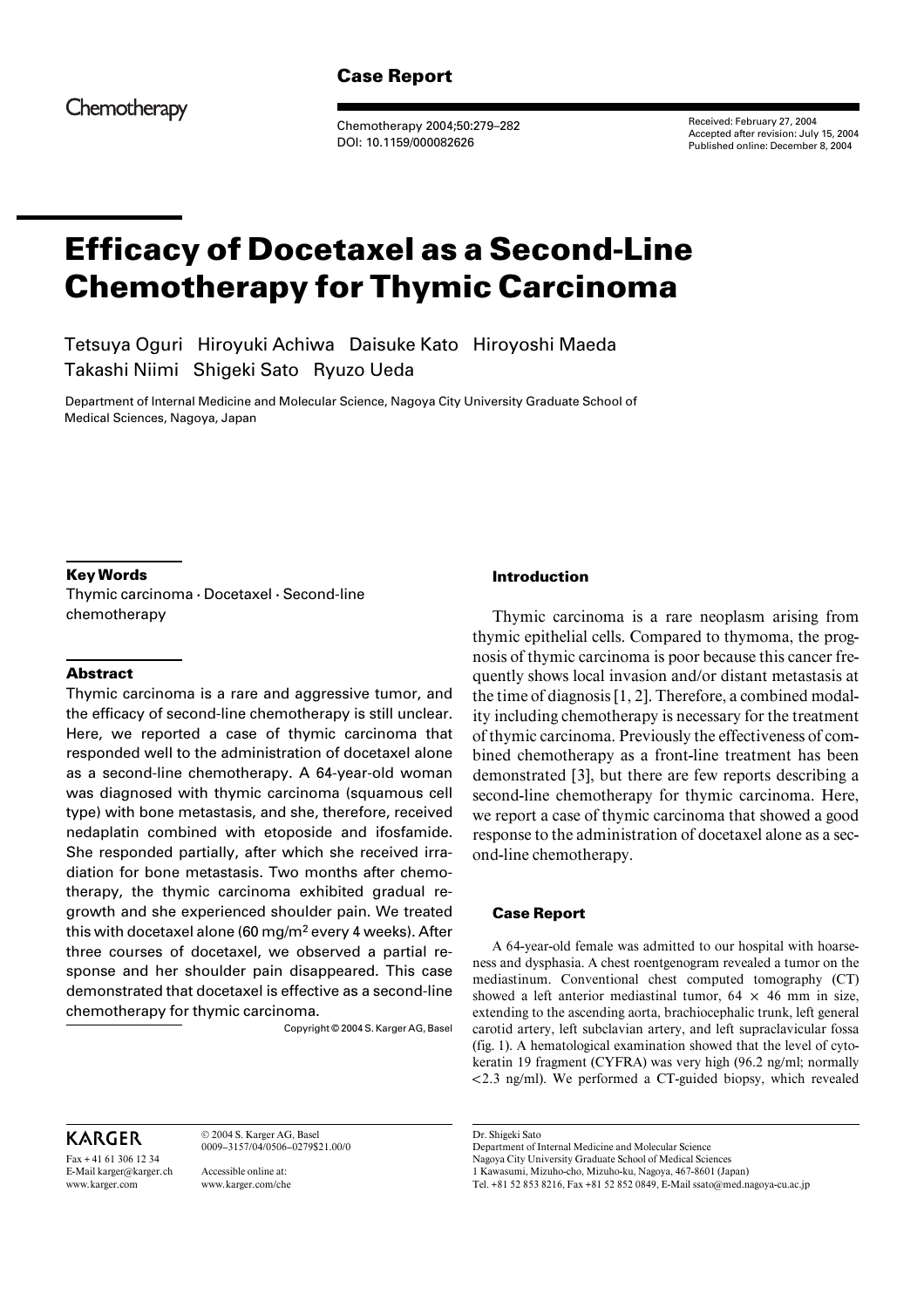

**Fig. 1. a** CT scan showing an anterior mediastinal tumor (64  $\times$ 46 mm), extending to the ascending aorta, brachiocephalic trunk, left general carotid artery, left subclavian artery, and left supraclavicular fossa. **b** CT scan showing a residual anterior mediastinal tumor.

squamous cell carcinoma (fig. 2). A bone scintigram revealed metastases to the third and fourth body of cervical vertebrae. The findings of a bronchoscopy were normal. Head CT and abdominal CT did not reveal another primary site, and hence we diagnosed a stage IVb thymic carcinoma according to the Masaoka staging system [4]. Because the patient had slight renal dysfunction, we used nedaplatin (70 mg/m<sup>2</sup> on day 1) combined with etoposide (100 mg/m<sup>2</sup> on days 1–3) and ifosfamide (1 mg/m2 on days 1–3) every 4 weeks. The patient was treated with five courses of chemotherapy and radiotherapy to the bone metastases and obtained a partial response (fig. 1) with CYFRA reduced to 1.1 ng/ml.

Two months after the final administration of chemotherapy, she experienced shoulder pain and the rapid enlargement of a tumor in **Fig. 2.** Photomicrograph showing squamous cell carcinoma. HE staining.

the anterior chest wall. A chest roentgenogram and CT revealed the recurrence and local invasion of thymic carcinoma projecting into the anterior chest wall (fig. 3), and CYFRA had increased to 90.3 ng/ml. She was readmitted to our hospital and given docetaxel alone (60 mg/m<sup>2</sup>) via a 1-hour infusion every 4 weeks. After three courses the thymic carcinoma was markedly reduced, and the tumor that had projected into the anterior chest wall had virtually disappeared (fig. 3). We considered this a partial response, and CYFRA was reduced to 7.3 ng/ml. We found grade 3 neutropenia and anemia during the docetaxel treatment, but nonhematological toxicities were generally mild. Four months after the final administration of docetaxel, the tumor was enlarged again in the anterior chest wall.

### **Discussion**

Patients with progressive thymic carcinoma or who fail to respond to front-line chemotherapy are generally young and in otherwise good health, and, therefore, require further treatment. The aims of second-line chemotherapy should be both palliation and improvement of survival.

The efficacy of combined chemotherapy as a front-line treatment has been shown in patients with thymic carcinoma [3]. Kitami et al. [5] reported that modified ADOC therapy (Adriamycin, nedaplatin, cyclophosphamide, and vincristine) is effective against thymic carcinoma. Loehrer et al. [6] reported that a combined etoposide, ifosfamide and cisplatin regimen exhibits moderate activity against thymic carcinoma. Despite these recent reports showing the effectiveness of platinum-based combination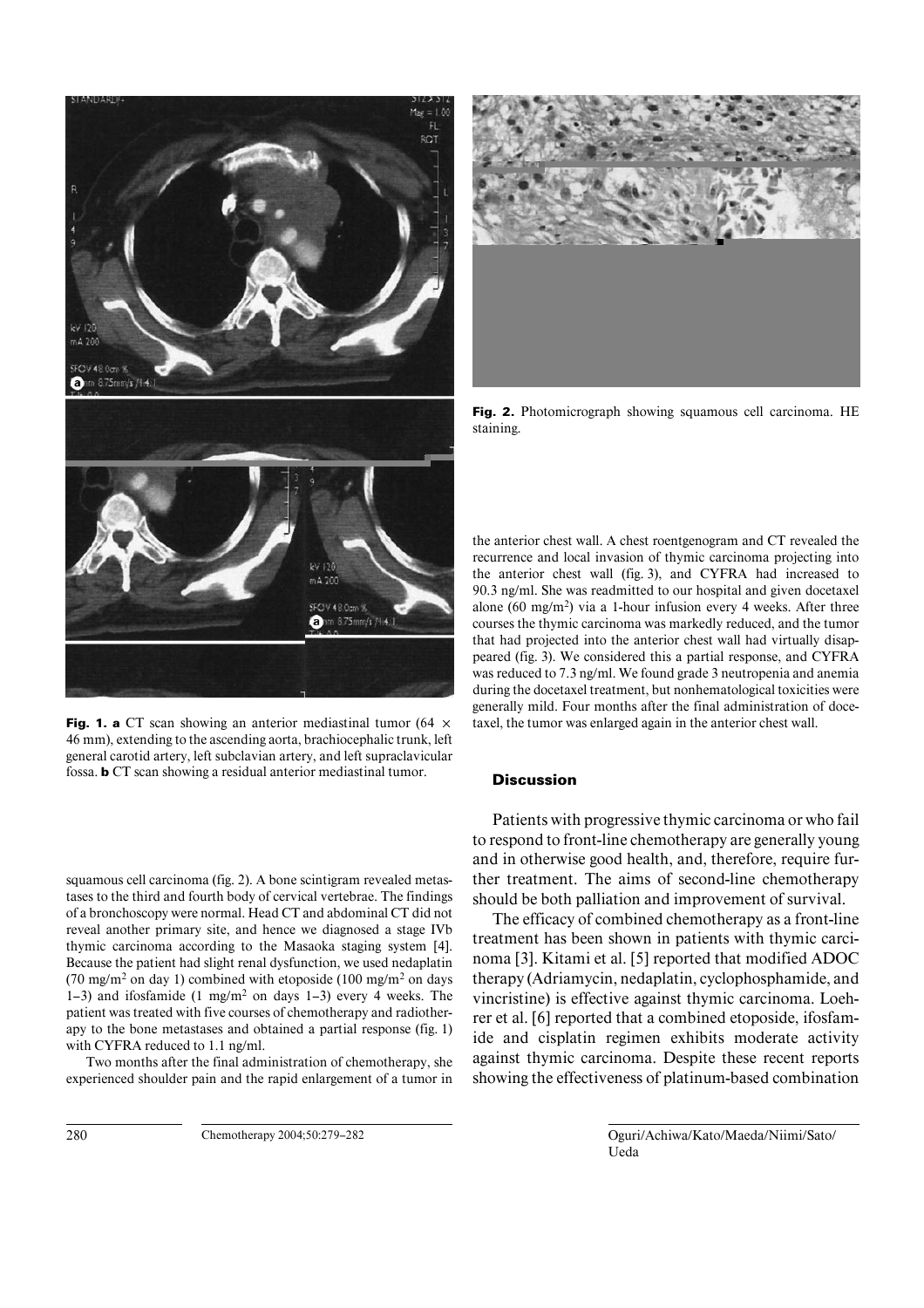

**Fig. 3. a** CT scan showing the recurrence and local invasion of a tumor that was projecting into the anterior chest wall. **b** CT scan showing a residual anterior mediastinal tumor and the virtual disappearance of this tumor.

chemotherapy, it is necessary to establish a more effective regimen for thymic carcinoma.

In contrast, there are few reports on second-line chemotherapies for thymic carcinoma. Recently, somatostatin analogs were shown to be effective in patients with advanced refractory thymic tumor, with the treatment generally being tolerated with acceptable toxicity [7]. The antiproliferative effects of somatostatin analogs have been reported in many tumor cell types; however, target somatostatin analog radiotherapy and chemotherapy require further investigation [8, 9].

Docetaxel, a semisynthetic taxane targeting the -subunit of tubulin, exhibits broad-spectrum anticancer activity. In clinical situations, this agent is used as front-line combination chemotherapy in ovarian, breast, and lung cancers. There is only one report showing the efficacy of docetaxel as combination chemotherapy for thymic carcinoma [10], and we found no reports of its use as a monotherapy. It was recently reported that monotherapy with docetaxel was superior to the best supportive care after a failure of platinum-based chemotherapy for non-small cell lung cancer, and that it resulted in improved survival and quality of life [11]. Furthermore, using docetaxel alone exhibited significant efficacy benefits over other recognized regimens in two large prospective, randomized trials involving patients with anthracycline-pretreated metastatic breast cancer [12, 13]. These results indicate the efficacy of docetaxel as a second-line chemotherapy for cancer treatment. We, therefore, employed single-agent administration of docetaxel as a second-line chemotherapy for platinum drug-pretreated thymic cancer. Our results suggest that docetaxel is a promising drug as a second-line chemotherapy for platinum drug-pretreated thymic cancer, but further studies are required to fully quantify the efficacy of this agent.

#### **References**

- 1 Liu H-C, Hsu W-H, Chen Y-J, Chan Y-J, Wu Y-C, Huang B-S, Huang M-H: Primary thymic carcinoma. Ann Thorac Surg 2002;73:1076– 1081.
- 2 Ogawa K, Toita T, Uno T, Fuwa N, Kakinohara Y, Kamata M, Koja K, Kinjo T, Adachi G, Murayama S: Treatment and prognosis of thymic carcinoma: A retrospective analysis of 40 cases. Cancer 2002;94:3115–3119.
- 3 Chahinian AP: Chemotherapy of thymomas and thymic carcinomas. Chest Surg Clin N Am 2001;11:447–456.
- 4 Masaoka A, Monden Y, Nakahara K, Tanioka T: Follow-up study of thymomas with special reference to their clinical stage. Cancer 1981; 48:2485–2492.
- 5 Kitami A, Suzuki T, Kamio Y, Suzuki S: Chemotherapy of thymic carcinoma: Analysis of seven cases and review of the literature. Jpn J Clin Oncol 2001;31:601–604.
- 6 Loehrer PJ Sr, Jiroutek M, Aisner S, Aisner J, Green M, Thomas CR Jr, Livingston R, Johnson DH: Combined etoposide, ifosfamide, and cisplatin in the treatment of patients with advanced thymoma and thymic carcinoma: An intergroup trial. Cancer 2001;91:2010–2015.
- 7 Palmieri G, Montella L, Martignetti A, Muto P, Di Vizio D, De Chiara A, Lastoria S: Somatostatin analogs and prednisone in advanced refractory thymic tumors. Cancer 2002;  $94.1414 - 1420$

Efficacy of Docetaxel for Thymic Carcinoma